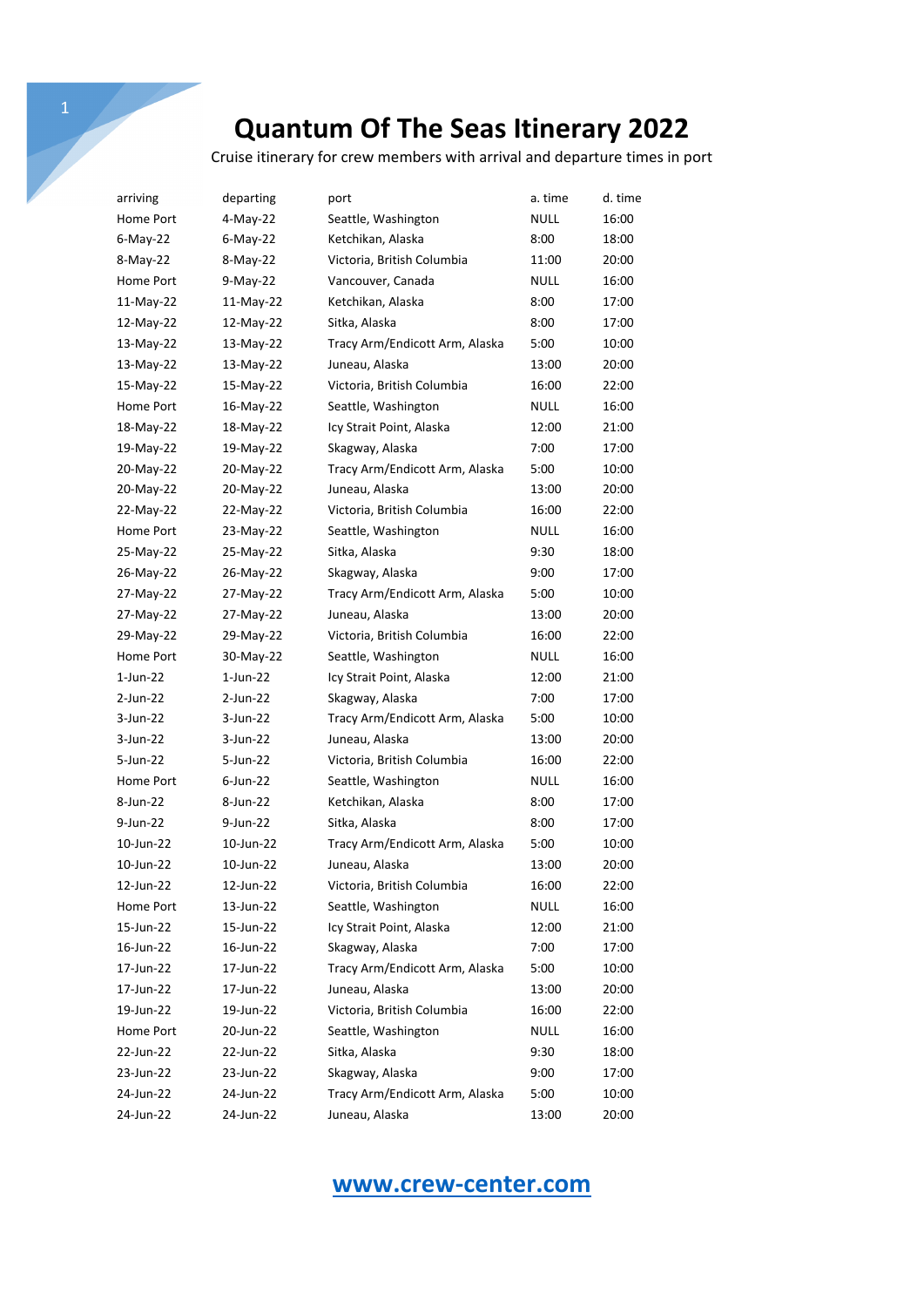Cruise itinerary for crew members with arrival and departure times in port

| 26-Jun-22   | 26-Jun-22   | Victoria, British Columbia     | 16:00       | 22:00 |
|-------------|-------------|--------------------------------|-------------|-------|
| Home Port   | 27-Jun-22   | Seattle, Washington            | <b>NULL</b> | 16:00 |
| 29-Jun-22   | 29-Jun-22   | Icy Strait Point, Alaska       | 12:00       | 21:00 |
| 30-Jun-22   | 30-Jun-22   | Skagway, Alaska                | 7:00        | 17:00 |
| 1-Jul-22    | 1-Jul-22    | Tracy Arm/Endicott Arm, Alaska | 5:00        | 10:00 |
| $1$ -Jul-22 | 1-Jul-22    | Juneau, Alaska                 | 13:00       | 20:00 |
| $3$ -Jul-22 | 3-Jul-22    | Victoria, British Columbia     | 16:00       | 22:00 |
| Home Port   | 4-Jul-22    | Seattle, Washington            | NULL        | 16:00 |
| 6-Jul-22    | $6$ -Jul-22 | Ketchikan, Alaska              | 8:00        | 17:00 |
| 7-Jul-22    | 7-Jul-22    | Sitka, Alaska                  | 8:00        | 17:00 |
| 8-Jul-22    | 8-Jul-22    | Tracy Arm/Endicott Arm, Alaska | 5:00        | 10:00 |
| 8-Jul-22    | 8-Jul-22    | Juneau, Alaska                 | 13:00       | 20:00 |
| 10-Jul-22   | 10-Jul-22   | Victoria, British Columbia     | 16:00       | 22:00 |
| Home Port   | 11-Jul-22   | Seattle, Washington            | NULL        | 16:00 |
| 13-Jul-22   | 13-Jul-22   | Icy Strait Point, Alaska       | 12:00       | 21:00 |
| 14-Jul-22   | 14-Jul-22   | Skagway, Alaska                | 7:00        | 17:00 |
| 15-Jul-22   | 15-Jul-22   | Tracy Arm/Endicott Arm, Alaska | 5:00        | 10:00 |
| 15-Jul-22   | 15-Jul-22   | Juneau, Alaska                 | 13:00       | 20:00 |
| 17-Jul-22   | 17-Jul-22   | Victoria, British Columbia     | 16:00       | 22:00 |
| Home Port   | 18-Jul-22   | Seattle, Washington            | NULL        | 16:00 |
| 20-Jul-22   | 20-Jul-22   | Sitka, Alaska                  | 9:30        | 18:00 |
| 21-Jul-22   | 21-Jul-22   | Skagway, Alaska                | 9:00        | 17:00 |
| 22-Jul-22   | 22-Jul-22   | Tracy Arm/Endicott Arm, Alaska | 5:00        | 10:00 |
| 22-Jul-22   | 22-Jul-22   | Juneau, Alaska                 | 13:00       | 20:00 |
| 24-Jul-22   | 24-Jul-22   | Victoria, British Columbia     | 16:00       | 22:00 |
| Home Port   | 25-Jul-22   | Seattle, Washington            | NULL        | 16:00 |
| 27-Jul-22   | 27-Jul-22   | Icy Strait Point, Alaska       | 12:00       | 21:00 |
| 28-Jul-22   | 28-Jul-22   | Skagway, Alaska                | 7:00        | 17:00 |
| 29-Jul-22   | 29-Jul-22   | Tracy Arm/Endicott Arm, Alaska | 5:00        | 10:00 |
| 29-Jul-22   | 29-Jul-22   | Juneau, Alaska                 | 13:00       | 20:00 |
| 31-Jul-22   | 31-Jul-22   | Victoria, British Columbia     | 16:00       | 22:00 |
| Home Port   | $1-Aug-22$  | Seattle, Washington            | NULL        | 16:00 |
| $3-Aug-22$  | 3-Aug-22    | Ketchikan, Alaska              | 8:00        | 17:00 |
| 4-Aug-22    | 4-Aug-22    | Sitka, Alaska                  | 8:00        | 17:00 |
| 5-Aug-22    | 5-Aug-22    | Tracy Arm/Endicott Arm, Alaska | 5:00        | 10:00 |
| 5-Aug-22    | 5-Aug-22    | Juneau, Alaska                 | 13:00       | 20:00 |
| 7-Aug-22    | 7-Aug-22    | Victoria, British Columbia     | 16:00       | 22:00 |
| Home Port   | 8-Aug-22    | Seattle, Washington            | <b>NULL</b> | 16:00 |
| 10-Aug-22   | 10-Aug-22   | Icy Strait Point, Alaska       | 12:00       | 21:00 |
| 11-Aug-22   | 11-Aug-22   | Skagway, Alaska                | 7:00        | 17:00 |
| 12-Aug-22   | 12-Aug-22   | Tracy Arm/Endicott Arm, Alaska | 5:00        | 10:00 |
| 12-Aug-22   | 12-Aug-22   | Juneau, Alaska                 | 13:00       | 20:00 |
| 14-Aug-22   | 14-Aug-22   | Victoria, British Columbia     | 16:00       | 22:00 |
| Home Port   | 15-Aug-22   | Seattle, Washington            | <b>NULL</b> | 16:00 |
| 17-Aug-22   | 17-Aug-22   | Sitka, Alaska                  | 9:30        | 18:00 |

## **www.crew-center.com**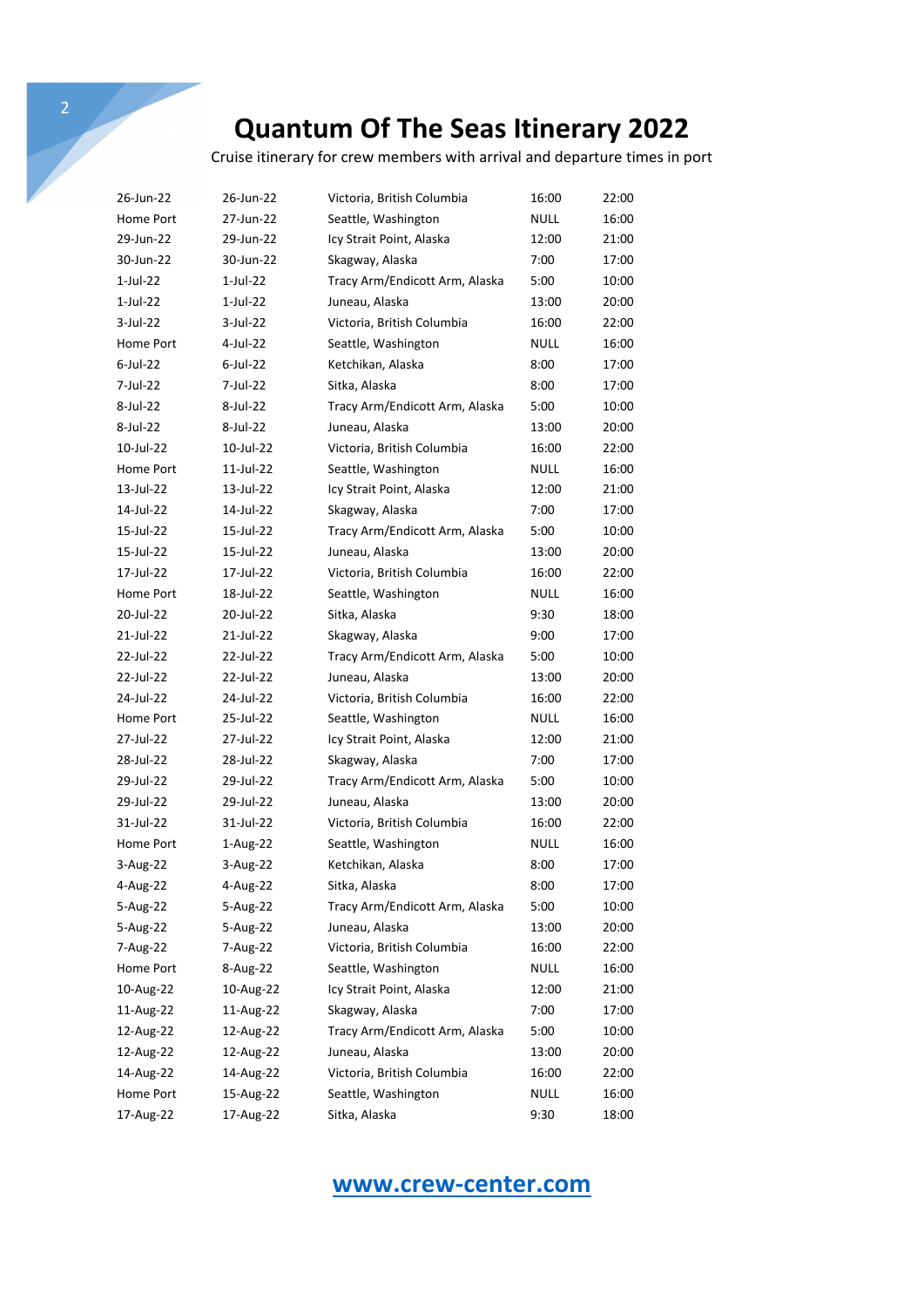Cruise itinerary for crew members with arrival and departure times in port

| 18-Aug-22  | 18-Aug-22  | Skagway, Alaska                   | 9:00        | 17:00 |
|------------|------------|-----------------------------------|-------------|-------|
| 19-Aug-22  | 19-Aug-22  | Tracy Arm/Endicott Arm, Alaska    | 5:00        | 10:00 |
| 19-Aug-22  | 19-Aug-22  | Juneau, Alaska                    | 13:00       | 20:00 |
| 21-Aug-22  | 21-Aug-22  | Victoria, British Columbia        | 16:00       | 22:00 |
| Home Port  | 22-Aug-22  | Seattle, Washington               | <b>NULL</b> | 16:00 |
| 24-Aug-22  | 24-Aug-22  | Icy Strait Point, Alaska          | 12:00       | 21:00 |
| 25-Aug-22  | 25-Aug-22  | Skagway, Alaska                   | 7:00        | 17:00 |
| 26-Aug-22  | 26-Aug-22  | Tracy Arm/Endicott Arm, Alaska    | 5:00        | 10:00 |
| 26-Aug-22  | 26-Aug-22  | Juneau, Alaska                    | 13:00       | 20:00 |
| 28-Aug-22  | 28-Aug-22  | Victoria, British Columbia        | 16:00       | 22:00 |
| Home Port  | 29-Aug-22  | Seattle, Washington               | NULL        | 16:00 |
| 31-Aug-22  | 31-Aug-22  | Ketchikan, Alaska                 | 8:00        | 17:00 |
| $1-Sep-22$ | $1-Sep-22$ | Sitka, Alaska                     | 8:00        | 17:00 |
| 2-Sep-22   | $2-Sep-22$ | Tracy Arm/Endicott Arm, Alaska    | 5:00        | 10:00 |
| 2-Sep-22   | $2-Sep-22$ | Juneau, Alaska                    | 13:00       | 20:00 |
| 4-Sep-22   | $4-Sep-22$ | Victoria, British Columbia        | 16:00       | 22:00 |
| Home Port  | 5-Sep-22   | Seattle, Washington               | NULL        | 16:00 |
| 7-Sep-22   | 7-Sep-22   | Icy Strait Point, Alaska          | 12:00       | 21:00 |
| 8-Sep-22   | 8-Sep-22   | Skagway, Alaska                   | 7:00        | 17:00 |
| 9-Sep-22   | $9-Sep-22$ | Tracy Arm/Endicott Arm, Alaska    | 5:00        | 10:00 |
| 9-Sep-22   | 9-Sep-22   | Juneau, Alaska                    | 13:00       | 20:00 |
| 11-Sep-22  | 11-Sep-22  | Victoria, British Columbia        | 16:00       | 22:00 |
| Home Port  | 12-Sep-22  | Seattle, Washington               | NULL        | 16:00 |
| 14-Sep-22  | 14-Sep-22  | Sitka, Alaska                     | 9:30        | 18:00 |
| 15-Sep-22  | 15-Sep-22  | Skagway, Alaska                   | 9:00        | 17:00 |
| 16-Sep-22  | 16-Sep-22  | Tracy Arm/Endicott Arm, Alaska    | 5:00        | 10:00 |
| 16-Sep-22  | 16-Sep-22  | Juneau, Alaska                    | 13:00       | 20:00 |
| 18-Sep-22  | 18-Sep-22  | Victoria, British Columbia        | 16:00       | 22:00 |
| Home Port  | 19-Sep-22  | Seattle, Washington               | NULL        | 16:00 |
| 21-Sep-22  | 21-Sep-22  | Icy Strait Point, Alaska          | 12:00       | 21:00 |
| 22-Sep-22  | 22-Sep-22  | Skagway, Alaska                   | 7:00        | 17:00 |
| 23-Sep-22  | 23-Sep-22  | Tracy Arm/Endicott Arm, Alaska    | 5:00        | 10:00 |
| 23-Sep-22  | 23-Sep-22  | Juneau, Alaska                    | 13:00       | 20:00 |
| 25-Sep-22  | 25-Sep-22  | Victoria, British Columbia        | 16:00       | 22:00 |
| Home Port  | 26-Sep-22  | Seattle, Washington               | NULL        | 16:00 |
| 28-Sep-22  | 28-Sep-22  | Ketchikan, Alaska                 | 8:00        | 17:00 |
| 29-Sep-22  | 29-Sep-22  | Sitka, Alaska                     | 8:00        | 17:00 |
| 30-Sep-22  | 30-Sep-22  | Tracy Arm/Endicott Arm, Alaska    | 5:00        | 10:00 |
| 30-Sep-22  | 30-Sep-22  | Juneau, Alaska                    | 13:00       | 20:00 |
| 2-Oct-22   | 2-Oct-22   | Victoria, British Columbia        | 16:00       | 22:00 |
| Home Port  | 3-Oct-22   | Vancouver, Canada                 | <b>NULL</b> | 17:00 |
| 4-Oct-22   | 4-Oct-22   | Victoria, British Columbia        | 8:00        | 17:00 |
| 10-Oct-22  | 11-Oct-22  | Lahaina (Maui), Hawaii            | 0:00        | 7:00  |
| Home Port  | 13-Oct-22  | Honolulu (Oahu), Hawaii           | <b>NULL</b> | 17:00 |
| 19-Oct-22  | 19-Oct-22  | Papeete, Tahiti, French Polynesia | 6:00        | 23:59 |

## **www.crew-center.com**